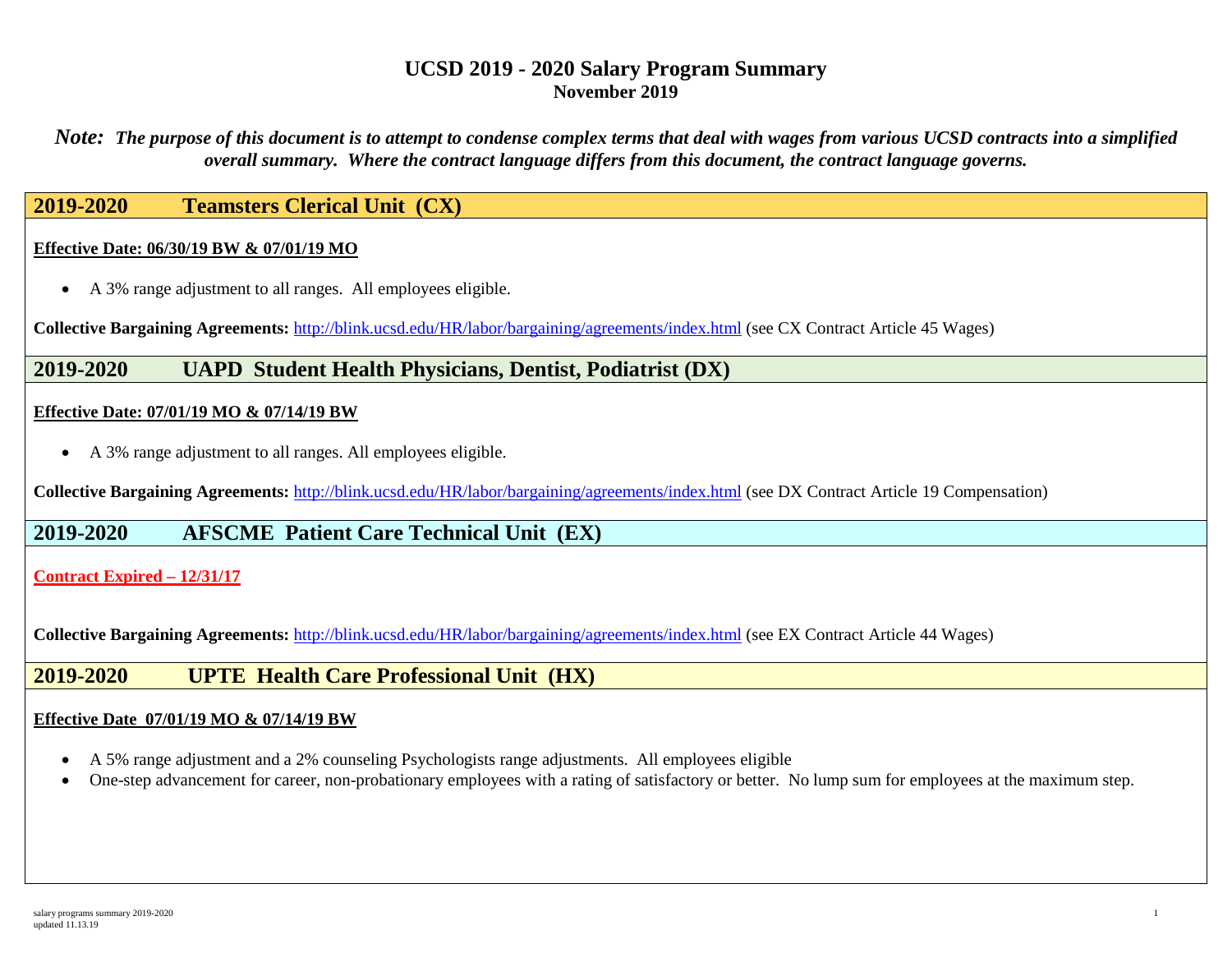## **2019-2020 UPTE Health Care Professional Unit (HX)**

### **Effective Date 01/01/20 MO & 07/12/20 BW**

- One-step advancement for career, non-probationary employees with a rating of satisfactory or better.
- A 2 % lump sum payment for employees at maximum step based on appointment percentage.

Collective Bargaining Agreements: <http://blink.ucsd.edu/HR/labor/bargaining/agreements/index.html> (see HX Contract Article 5 Compensation)

## **2019-2020 SETC Skilled Crafts Unit (K6)**

### **Effective Date: 06/30/19 BW & 07/01/19 MO**

• A 3% range adjustment to all ranges. All employees eligible.

**Collective Bargaining Agreements:** <http://blink.ucsd.edu/HR/labor/bargaining/agreements/index.html> (see K6 Contract Article 43 Wages)

**2019-2020 CNA Nurses Unit (NX)**

#### **Effective Date: 06/30/19 BW & 07/01/19 MO**

- All NX employees on a step structure and currently on steps 1-14 will receive a one-step increase.
- Nurses currently on step 15 will be reviewed for possible advancement to step 16 (which requires 15 years of licensed nursing experience and 10 years UC experience). Nurses currently at step 16 will be reviewed for possible advancement to step 17 (which requires 20 years of licensed nursing experience and 15 years UC experience). Nurses currently at step 17 will be reviewed for possible advancement to step 18 (which requires 25 years of licensed nursing experience and 20 years UC experience). Advancements to step 16-18 will be determined by departments.

#### **Effective Date: 12/29/20 BW & 01/01/20 MO**

• A 3% range adjustment to all ranges. All employees eligible.

**Collective Bargaining Agreements:** <http://blink.ucsd.edu/HR/labor/bargaining/agreements/index.html> (see NX Contract Article 40 Wages)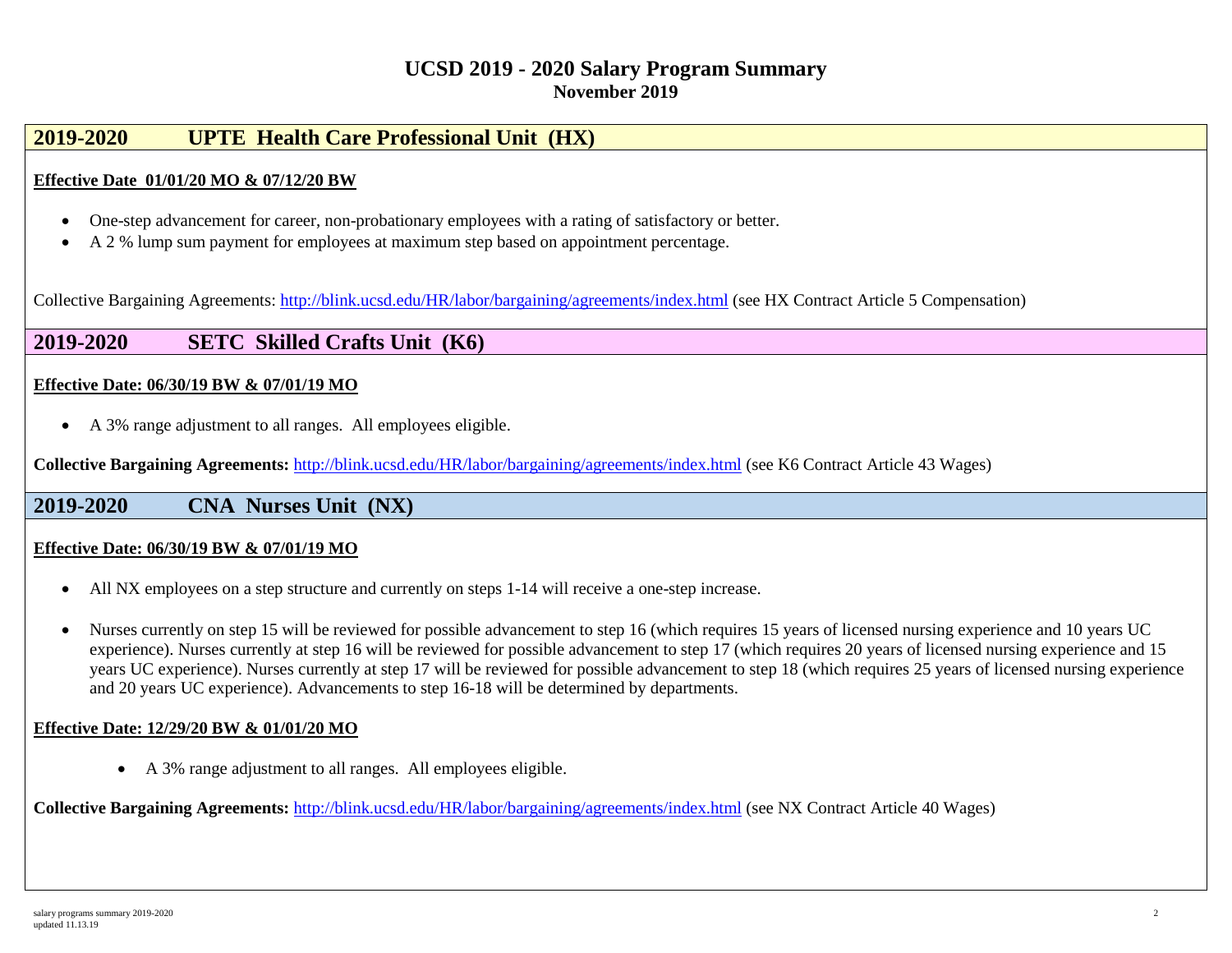## **2019-2020 FUPOA Police Unit (PA)**

### **Effective Date: 06/30/19 BW & 07/01/19 MO**

• A 3% range adjustment to all ranges. All employees eligible.

**Collective Bargaining Agreements:** <http://blink.ucsd.edu/HR/labor/bargaining/agreements/index.html> (see PA Contract Article 29 Wages)

### **2019-2020 UPTE Research Unit (RX)**

### **Effective Date: 07/01/19 MO & 07/14/19 BW**

• A 3% range adjustment to all ranges. All employees eligible.

#### **Effective Date: 01/01/20 MO & 01/12/20 BW**

• A 3% range adjustment to all ranges. All employees eligible.

**Collective Bargaining Agreements:** <http://blink.ucsd.edu/HR/labor/bargaining/agreements/index.html> (see RX Contract Article 6 Compensation)

### **2019-2020 AFSCME Service Unit (SX)**

#### **Contract Expired on 06/30/17**

**Collective Bargaining Agreements:** <http://blink.ucsd.edu/HR/labor/bargaining/agreements/index.html> (see SX Contract Article 44 Wages)

### **2019-2020 UPTE Technical Unit (TX)**

### **Effective Date: 07/01/19 MO & 07/14/19 BW**

• A 3% range adjustment to all ranges. All employees eligible.

#### **Effective Date: 01/01/20 MO & 01/12/20 BW**

• A 3% range adjustment to all ranges. All employees eligible.

**Collective Bargaining Agreements:** <http://blink.ucsd.edu/HR/labor/bargaining/agreements/index.html> (see TX Contract Article 6 Compensation)